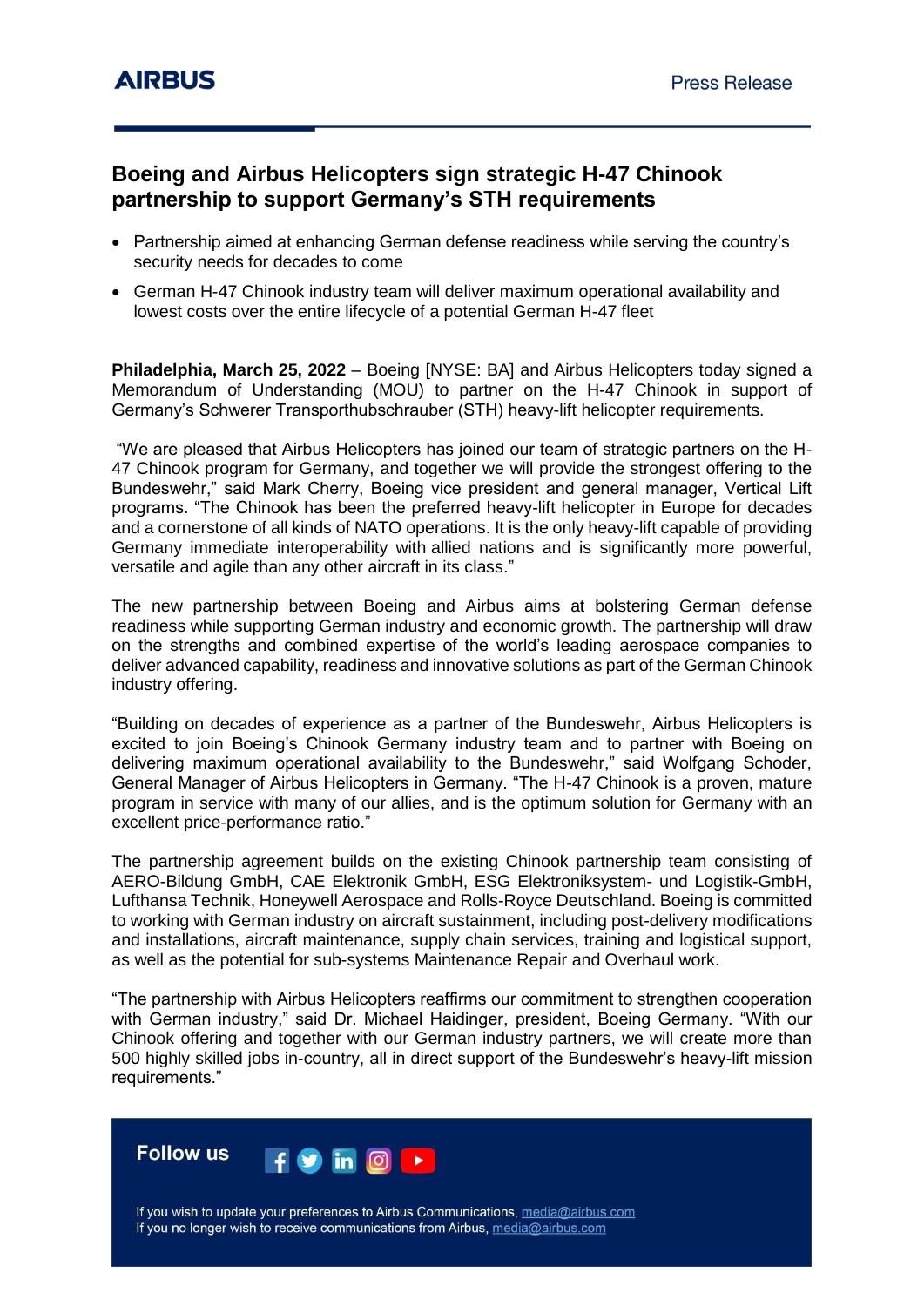As chosen by eight NATO nations – Netherlands, Italy, Greece, Spain, Turkey, United Kingdom, Canada and the United States of America – the Chinook has proven its unique capabilities and mission readiness in several theatres and has delivered on many other mission requirements, including Air-to-Air refueling, Medevac, troop transport, search and rescue and humanitarian and disaster relief, and special operations. Chinook Air-to-Air refueling operations have spanned the globe and the number of tanker hook ups, behind a variety of tanker aircraft is estimated to be in the 10.000's.



*Torbjorn (Turbo) Sjogren, Vice President, Boeing Global Services, International Government & Defence and Wolfgang Schoder, General Manager of Airbus Helicopters in Germany, signing the MoU in Philadelphia.*

Copyright © Boeing 2019 Alfred.l.troilo

#### **About Boeing**

As a leading global aerospace company, Boeing develops, manufactures and services commercial airplanes, defense products and space systems for customers in more than 150 countries. As a top U.S. exporter, the company leverages the talents of a global supplier base to advance economic opportunity, sustainability and community impact. Boeing's diverse team is committed to innovating for the future and living the company's core values of safety, quality and integrity. Learn more a[t www.boeing.com.](http://www.boeing.com/)

#### **About Airbus**

Airbus pioneers sustainable aerospace for a safe and united world. The Company constantly innovates to provide efficient and technologically-advanced solutions in aerospace, defence, and connected services. In commercial aircraft, Airbus offers modern and fuel-efficient airliners and associated services. Airbus is also a European leader in defence and security and one of the world's leading space businesses. In helicopters, Airbus provides the most efficient civil and military rotorcraft solutions and services worldwide.